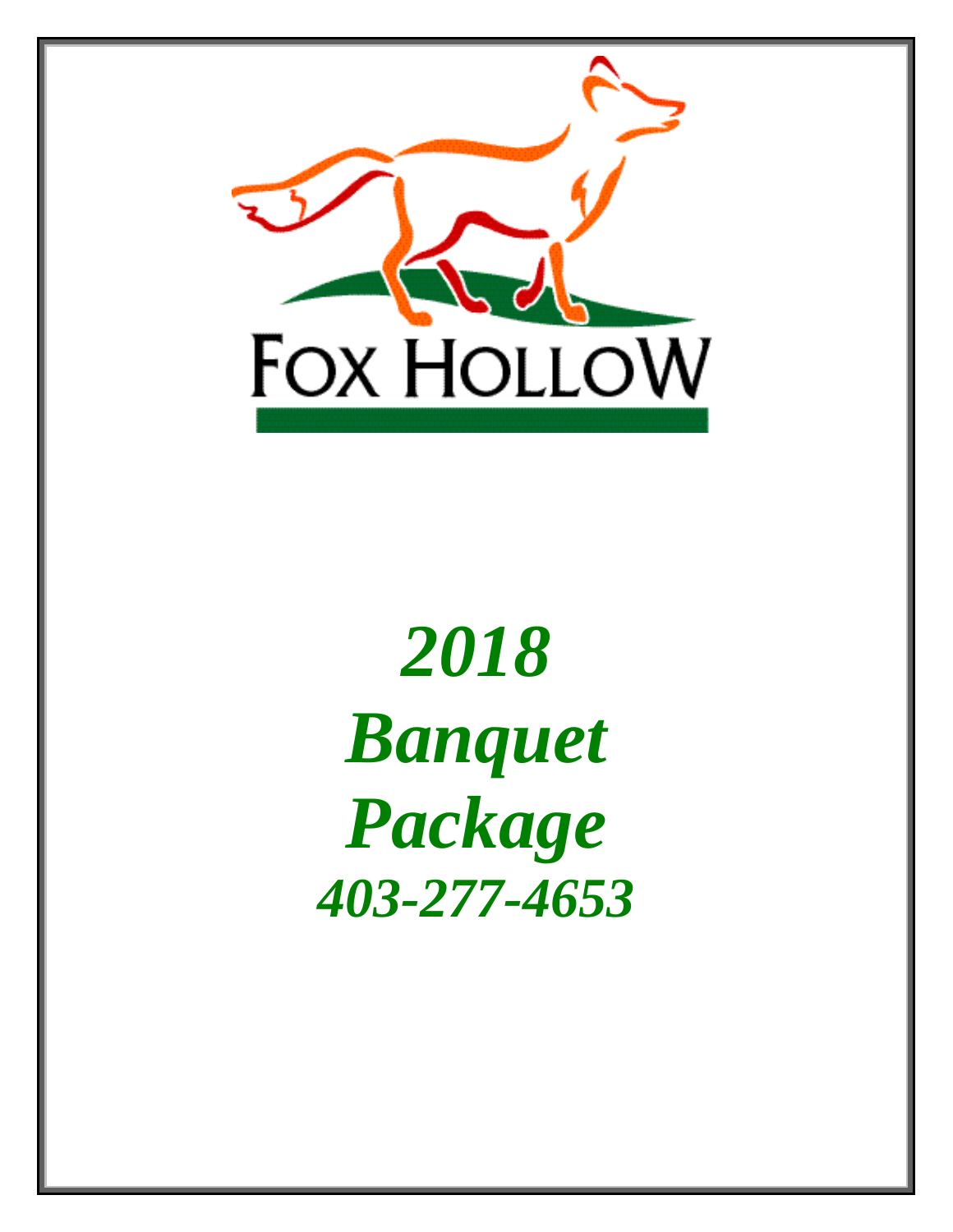

# **Food & Beverage Services**

*Fox Hollow is proud to be the exclusive caterer for all food and beverage services inside and outside, within the boundaries of the property. We will be pleased to coordinate all arrangements for the service of food and beverage through the catering office. Exceptions can be made for wedding cakes.*

# **Guarantee**

*In order to serve you properly our catering office must be notified of the guaranteed number of people at least 5 business days prior to your function. If the guaranteed number is not received, the billing will be made out for the number of persons originally expected, or the number served whichever is greater. We will be prepared for 5% more than the guaranteed number.*

# **Deposits**

*To ensure your booking of the facility there is a \$500.00 deposit at time of booking. This deposit will be applied to your final billing.*

# **Menu Selection**

*Menu selections should be submitted to our catering office at least 2 weeks prior to your function in order to guarantee the items you selected.*

**Floor Plans** *We will supply you, upon request, with floor plans to assist you in planning your function.*

# **Entertainment, Decorations, Floral Arrangements**

*We will be happy to assist you in arranging entertainment, table centers, flowers or any other type of decorations you may require to enhance your gathering.*

# **Cleaning Charges**

*A \$250 cleaning charge will be levied for the use of confetti, rice, glitter or wax from candelabras.*

# **Alberta Gaming and Liquor Commission**

*We comply with the AGLC rules and regulations which state from Monday through Sunday, alcohol service may be from 10:00am to 1:00am, with consumption by 2:00am. Also all liquor consumed at Fox Hollow must be purchased through Fox Hollow's license.*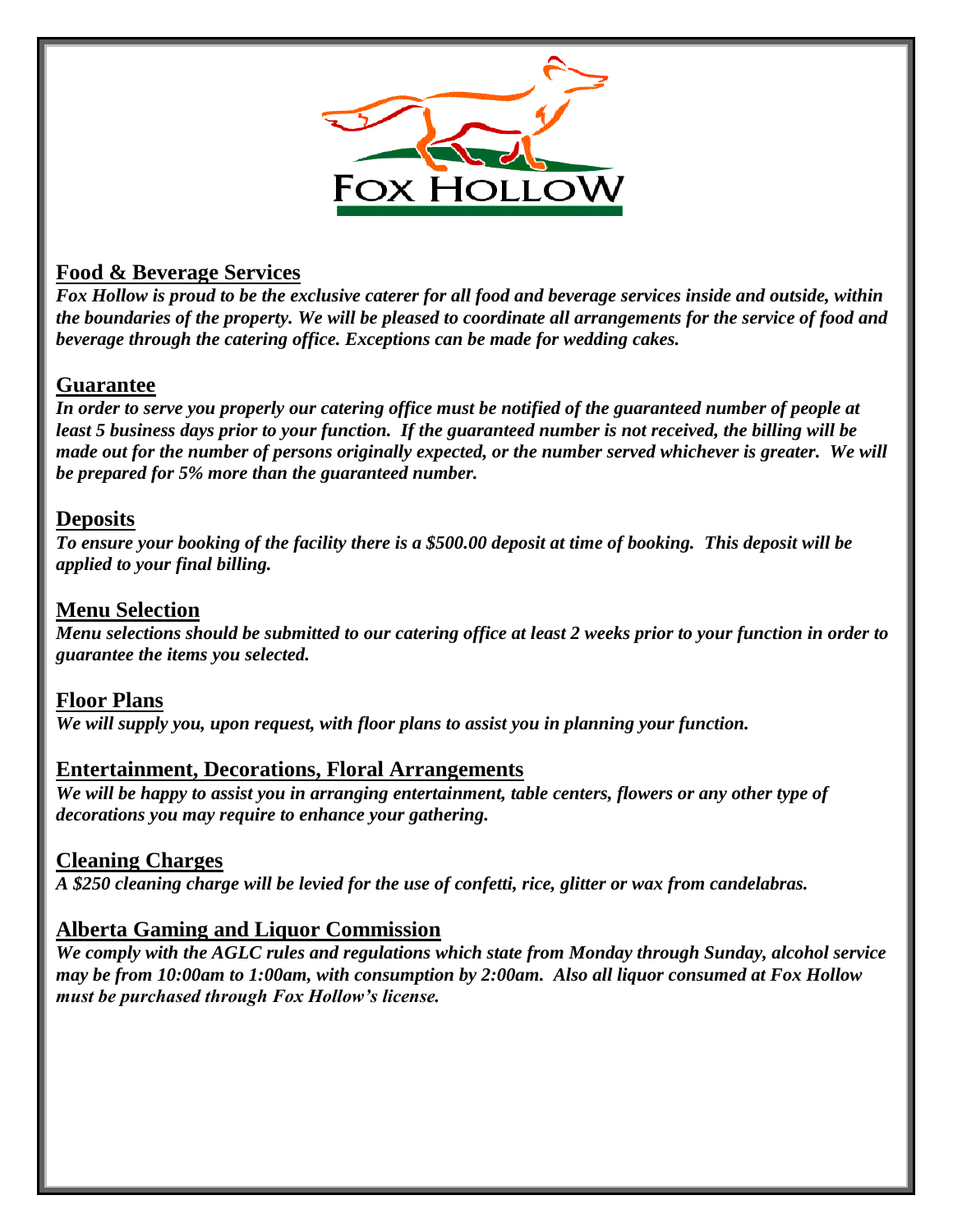

# **Service Charges**

*We will add an 18% service charge to all Food & Beverage charges. Therefore further tipping is unnecessary.*

# **Goods & Services Tax**

*We add the Goods and Service Tax (5%) to the total of all charges.*

# **Cancellation**

*Deposits are intended to provide you with the certainty of a reservation therefore all deposits are nonrefundable. Consideration will be given to refund a deposit if the catering office is able to re-book that particular date with the same numbers.*

# **Room Charges**

*Room charges apply to all events requiring the restaurant to close to the public. A minimum food and beverage bill of \$1,000 is required to close the facility for your event. Any shortages in the minimum will be made up with a corresponding room charge.*

# **Entertainment Rentals & Equipment**

*Fox Hollow would be happy to assist you to ensure that you have all the necessary equipment that you may require to host a successful business meeting or training seminar. On site we have several televisions that are media capable and a built in stereo system. Any requirements beyond this will need to be rented off site. We would be happy to assist you to find the necessary requirements. All rentals will be billed out at cost plus 15% if organized by Fox Hollow.*

# **Sitting Capacity**

- *Main Dining Room 100 people*
- *Patio area 80 people*

# **Smoking**

*Smoking is not permitted in any area where food and beverage service is being provided. We would be happy to assist you in ensuring your guests have an area to smoke outside of the building.*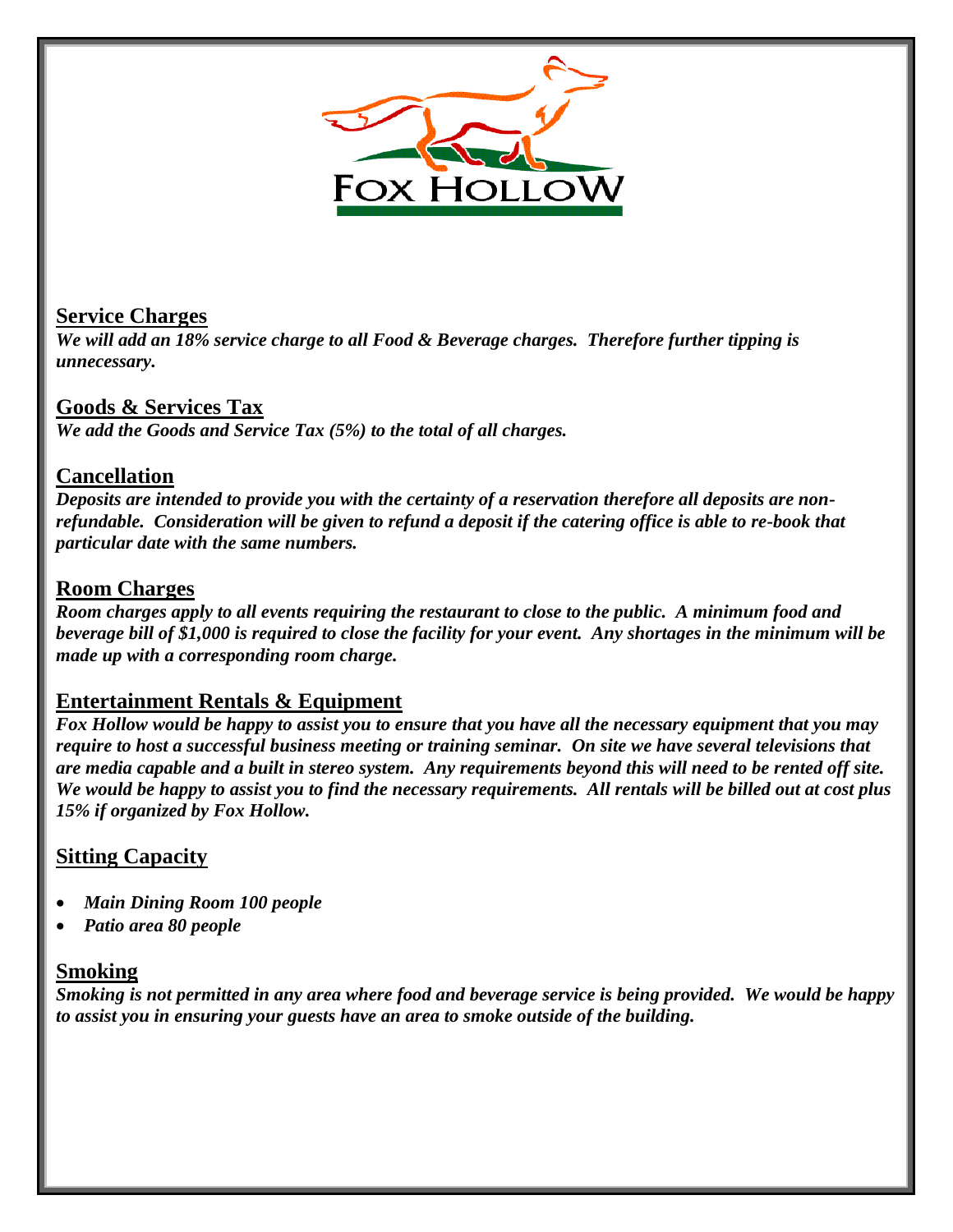

# **Breakfast Suggestions**

*Minimum 15 People Priced Per Person (Not including GST and Gratuity)*

#### *Continental Buffet*

*Muffins, Scones, Gourmet Breads & Croissants Butter and Preserves Fresh Fruit Chilled Juices Coffee and Tea* 12

#### *Breakfast Buffet*

*Muffins, Scones and Croissants Butter and Preserves Scrambled Eggs Bacon or Sausage Home Style Potatoes Coffee and Tea* 16

# *Add an Omelet Station to your Buffet*

*7*

#### **Luncheon Menu**

*Minimum 15 People Per Person*

#### *The Canadian*

#### *The Mediterranean*

*Assorted Sandwiches & Wraps Home-made Soup Dessert Squares Coffee and Tea* 15

# *Build Your Own Pita*

*Assortments of Lettuce, Cucumber, Tomato, Onion, Peppers, Jalapenos and Cheese with a Selection of Condiments*

*Your Choice of:* 

*Pulled pork Spicy Beef Pulled Chicken Shrimp Basa*

*Mediterranean Vegetable & Feta Salad*

> *Dessert Squares Coffee and Tea* 20

#### *The Italian*

*Gourmet Breads Balsamic Tomato &Artisan Greens* 

*Pasta Primavera*

*Your Choice of:*

*Sundried Tomato Chicken Spicy Shrimp*

> *Dessert Squares Coffee and Tea* 20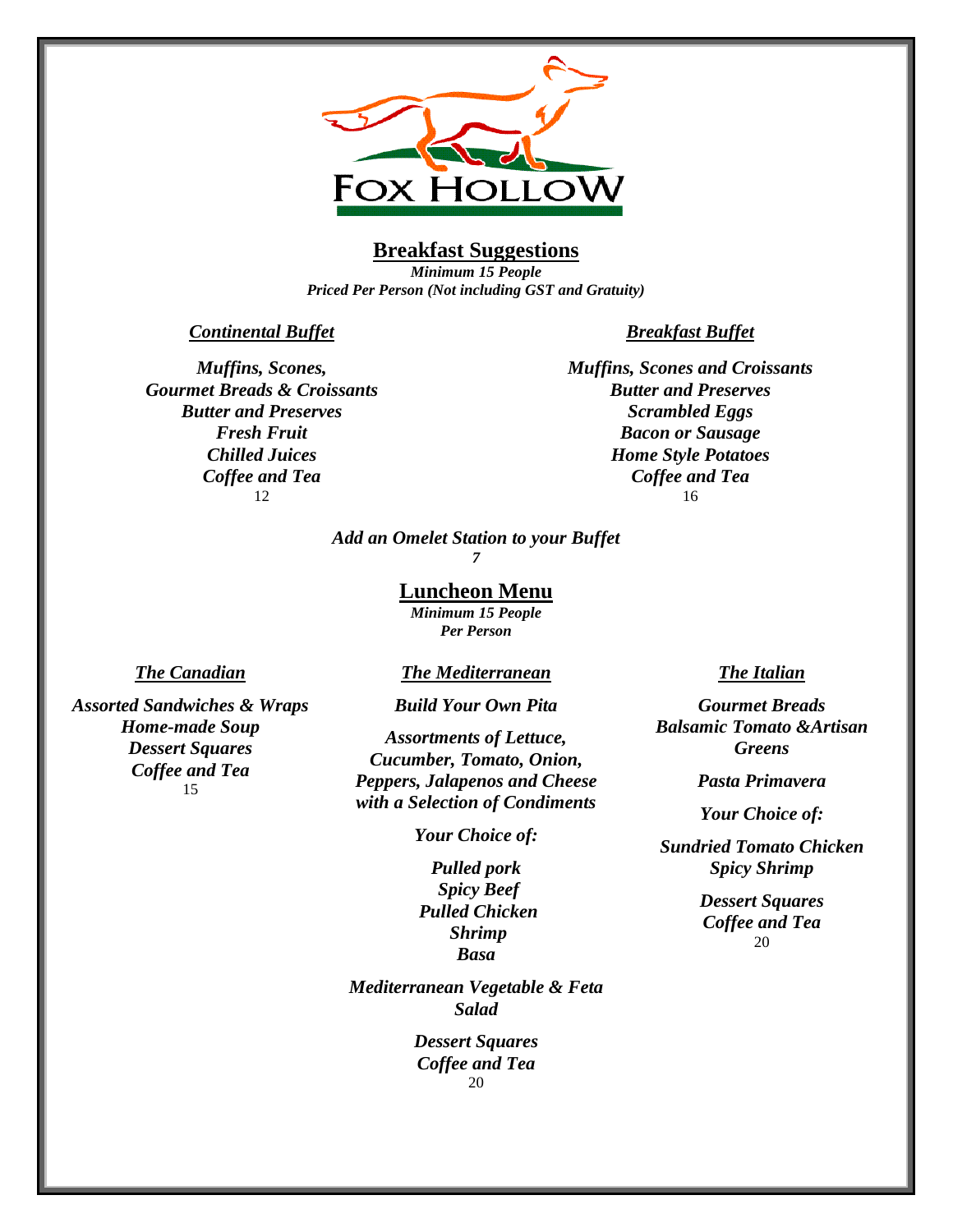

**Cocktail Receptions**

*Minimum 20 People Per Person*

*Flambe Stations Carving Stations Raspberry Candied Jumbo Prawns* 10 *Chipotle Beef Striploin* 19 *Brandy Peppercorn Beef Tenderloin Tips* 12 *Mesquite Smoked Pork Loin* 9 *Tequila Lime Chicken Tenderloin* 9 *Spicy Grilled Teriyaki Salmon* 15

# **Platters**

*Per Person*

*Vegetables and Dip* 6 *Fresh Fruit Display* 6 *Domestic and Imported Cheese Board* 9 ½ *Charcuterie Board* 12 *Dessert Buffet* 9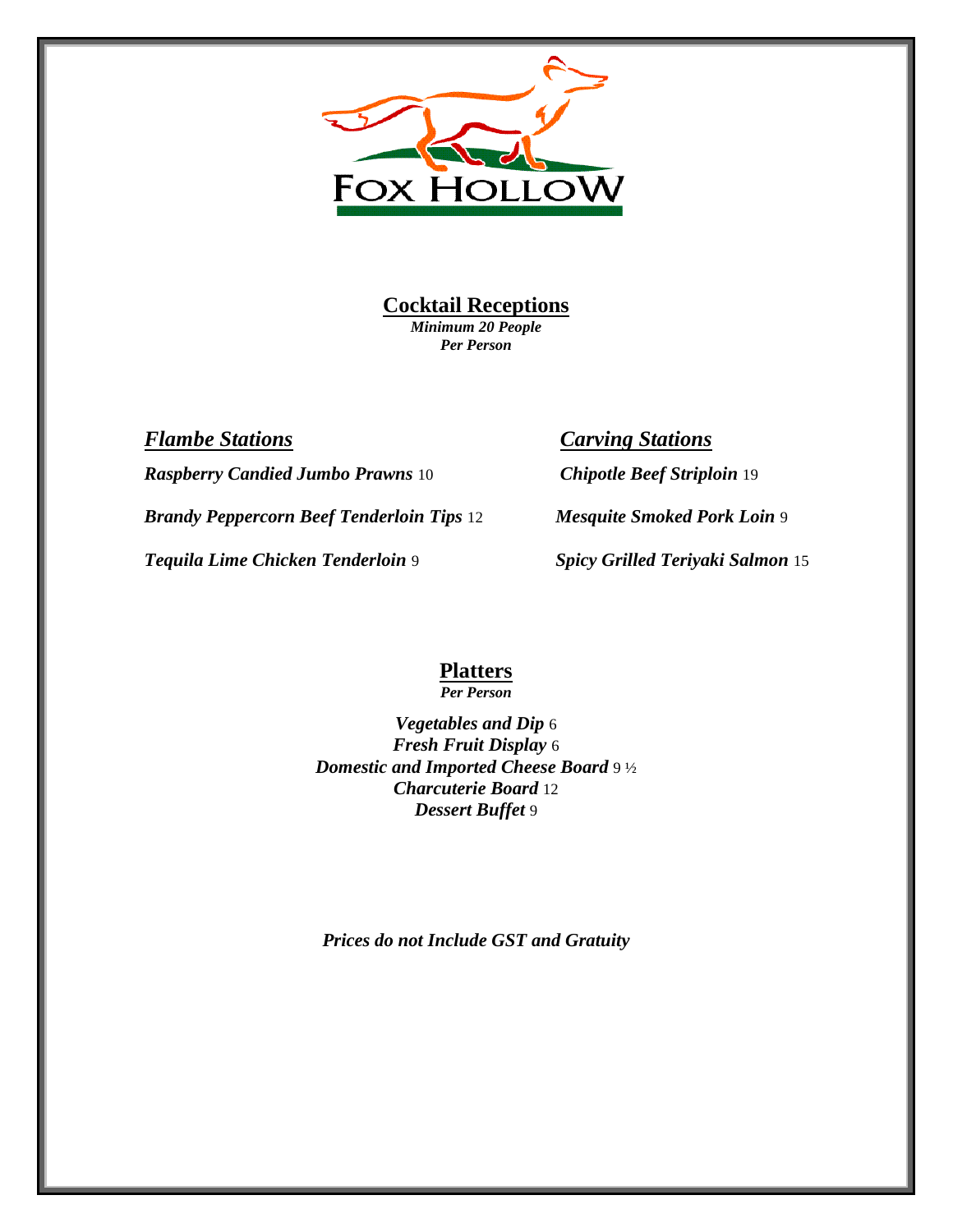

#### **A La Carte Menu** *Minimum 20 People*

### *Appetizer*

*Mango Pineapple Moroccan Shrimp Jalapeno Meatballs in Marinara Garnished with Asiago Tempura Vegetables with Sriracha Aioli*  9 pp

\*\*\*\*

#### *Soup*

*Thai Shrimp Noodle Garnished with Cilantro & Pea Shoots Roasted Tomato Garnished with Smoked Bacon*

 $5$  pp<br>\*\*\*\*

# *Salad*

*Artisan Greens, Goat Cheese and Cranberries Drizzled with Raspberry Balsamic Vinaigrette Grilled Vegetable Salad with Sundried Tomato Vinaigrette Spinach, Pecans & Berries with Spicy Mango Vinaigrette* 8 pp

\*\*\*\*

*Entrée Served with Fresh Seasonal Vegetable and Chefs Potato or Rice*

*Grilled Chicken Supreme with Sundried Tomato Glaze Grilled Salmon Filet with Lemon Herb Butter Spicy Honey Glazed Medallions of Pork Tenderloin Roast Alberta Prime Rib of Beef* 27 pp

\*\*\*\*

#### *Desserts*

*Sticky Toffee Pudding with Caramel Sauce New York Cheese Cake with Berry Coulis Fruit Crisp with Cinnamon Sugar Ice Cream* 6pp

*All Meals Include Coffee and Tea Prices do not Include GST and Gratuity*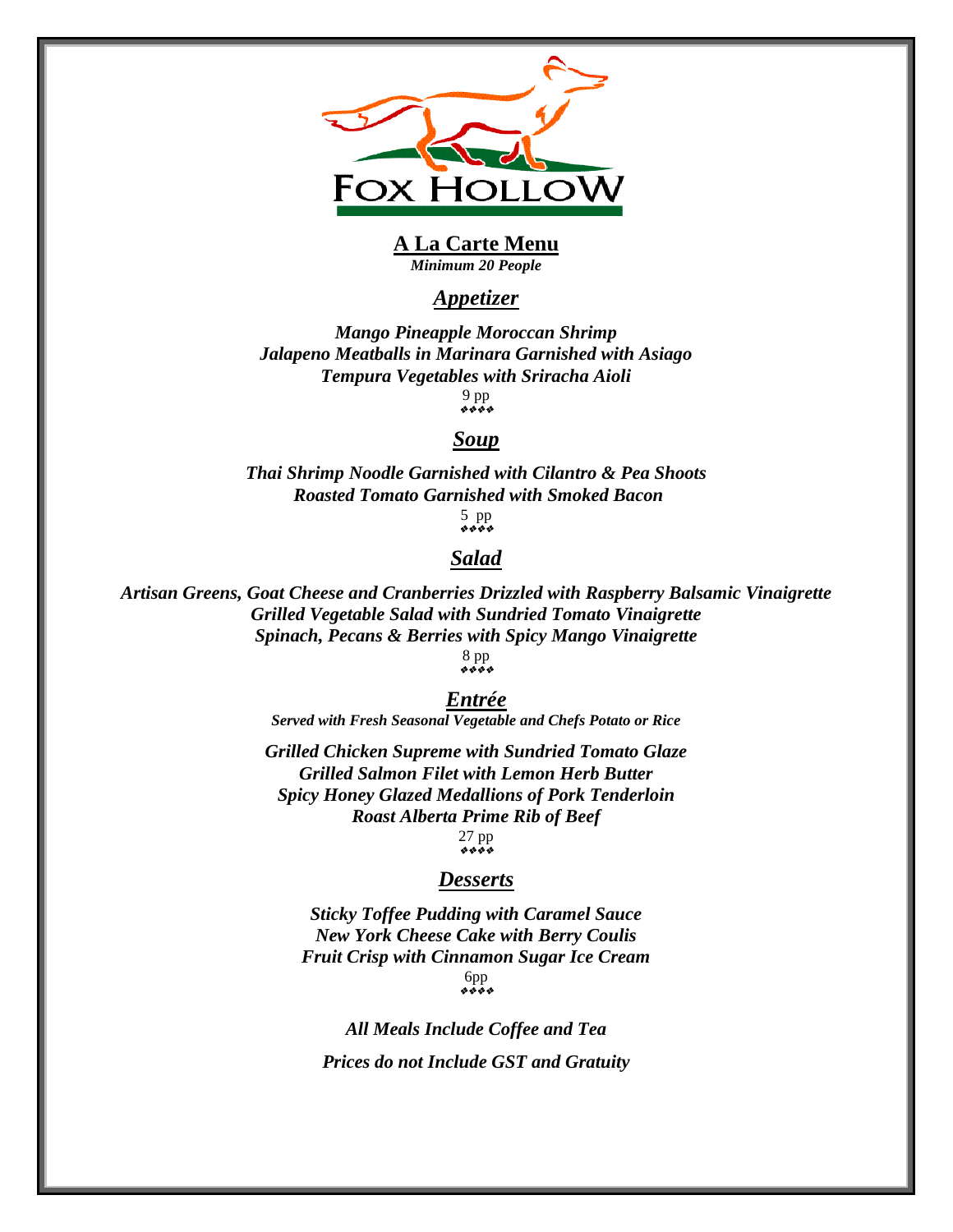

**Buffet Menus** *Minimum 20 People*

# *The Carver*

*Fresh Rolls and Breads*

\*\*\*\*

*Caesar Salad*

*Your Choice of:*

*Artisan Mixed Greens Italian Grilled Vegetable Balsamic Tomato Cucumber*

#### \*\*\*\*

*Your Carved Option:*

*Seasoned Baron of Beef Baked Honey Ham*

*Your Choice of:*

*Sundried Tomato Chicken Breast Oven Baked Citrus Basa with Spicy Salsa*

*Served with:*

*Fresh Seasonal Vegetables Roasted Baby Potatoes*

#### \*\*\*\*

*Sticky Toffee Pudding with Caramel Sauce Coffee and Tea* 40 pp

#### *The International*

*Fresh Rolls and Breads*

\*\*\*\*

*Caesar Salad*

*Your Choice of:*

*Southwestern Salad Thai Noodle Spinach & Berries Greek*

\*\*\*\*

*Your Choice of Two Entrees:*

*Tandoori Chicken Smoked Applewood Pork Loin Braised BBQ Brisket Grilled Basa with Spicy Marinara Grilled Vegetable Linguine*

*Served with:*

*Fresh Seasonal Vegetables Chefs Choice of Pasta or Wild Grains*

#### やややや

*Fruit Crisp with Cinnamon Sugar Ice Cream Coffee and Tea* 40 pp

#### *Prices do not Include GST and Gratuity*

*We can customize a buffet to your dietary and budget needs! Just ask us…*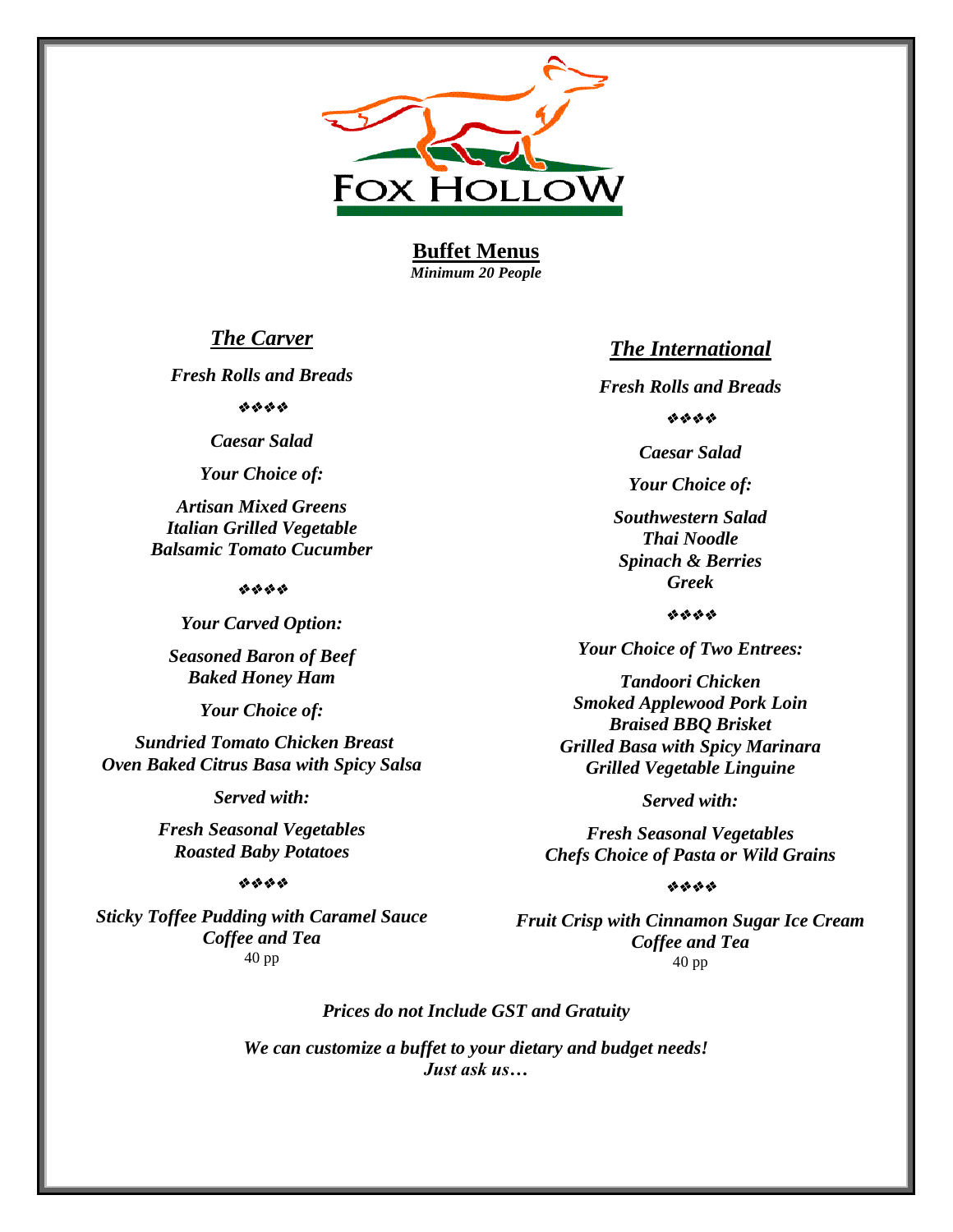

# **Beverages**

# *Standard Bar*

*1oz Highballs, Domestic Bottle Beer \$6.25 6oz House Wine by the Glass \$8.50 9oz House Wine by the Glass \$10.50 Virgin Cocktails, Non Alcoholic Beer \$4.75 Non Alcoholic Beverages \$2.75*

# *Premium Bar*

*Premium Bottle Beer \$7.75 Premium Cocktails \$7.25 20 oz Pint \$7.75 Specialty Wines by the Glass Market Price*

> *Punch Bowls Serving Size 10 People*

> > *Fruit Punch \$35.00*

*Vodka Punch \$70.00*

*Champagne Punch \$100.00*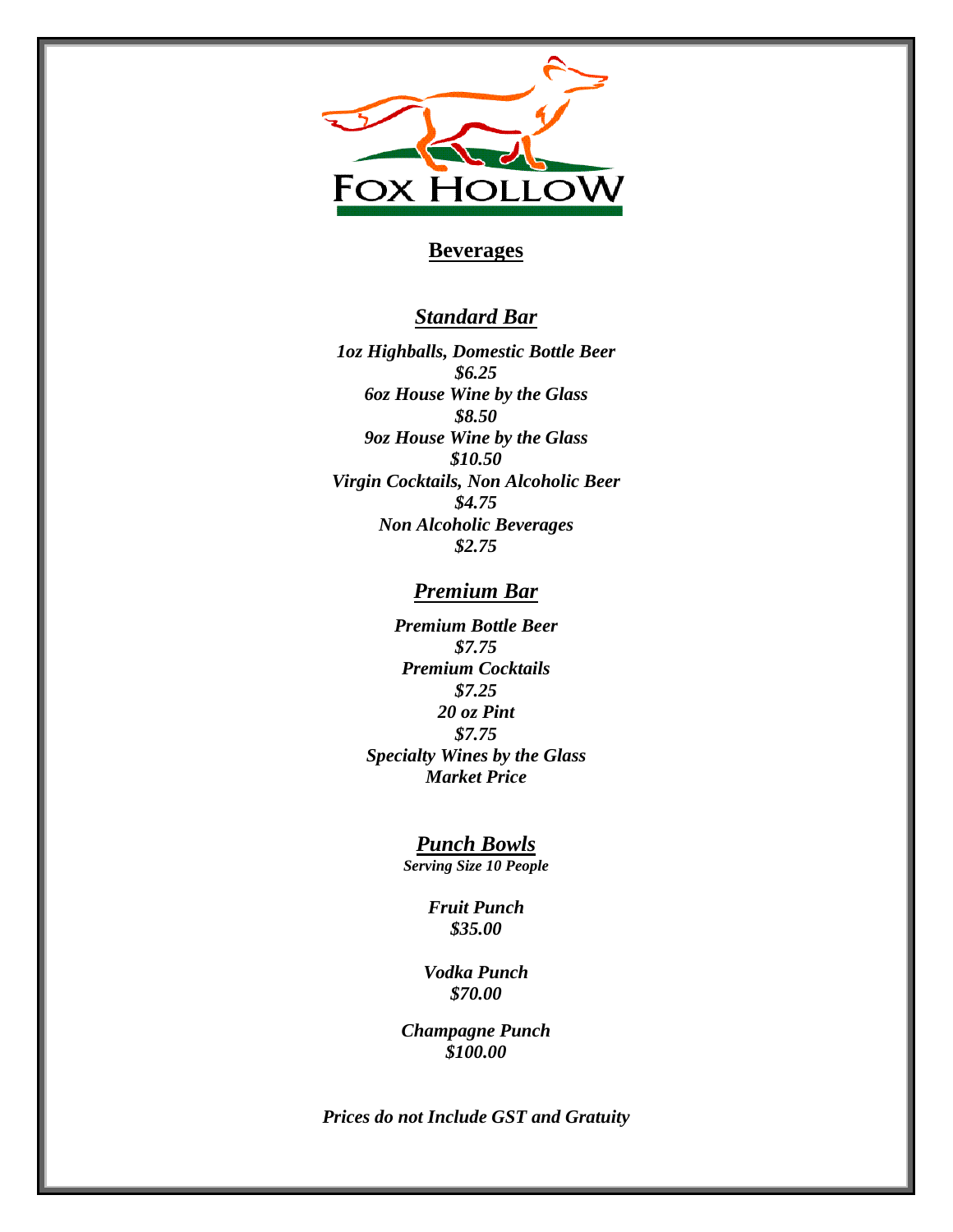

## **Wine Suggestions**

# **Red Wine**

*Phebus Malbec ~ Argentina Monte Creek Ranch Foch ~ Canada Monte Creek Ranch Cabernet Merlot ~ Canada Monte Creek Ranch Hands Up Blend ~ Canada El Palo The Rookie Tempranillo & Garnacha Tintorera ~ Spain Ghost Pines Cabernet Sauvignon ~ California* **32**

> *Zenato Ripasso ~ Italy Lotus Cabernet ~ California* **45**

#### **White Wine**

*Fonte Da Serrano Pinot Grigio ~ Portugal Monte Creek Ranch Chardonnay ~ Canada Monte Creek Ranch Hands Up Blend ~ Canada Monte Creek Ranch Rose ~ Canada El Palo The Lady Verdejo ~ Spain Silver Buckle Chardonnay ~ California* **32**

*Starborough Sauvignon Blanc ~ New Zealand Terra Serena Prosecco ~ Italy* **40**

*The Staff of Fox Hollow would be happy to assist you in selecting a wine that is not on our list*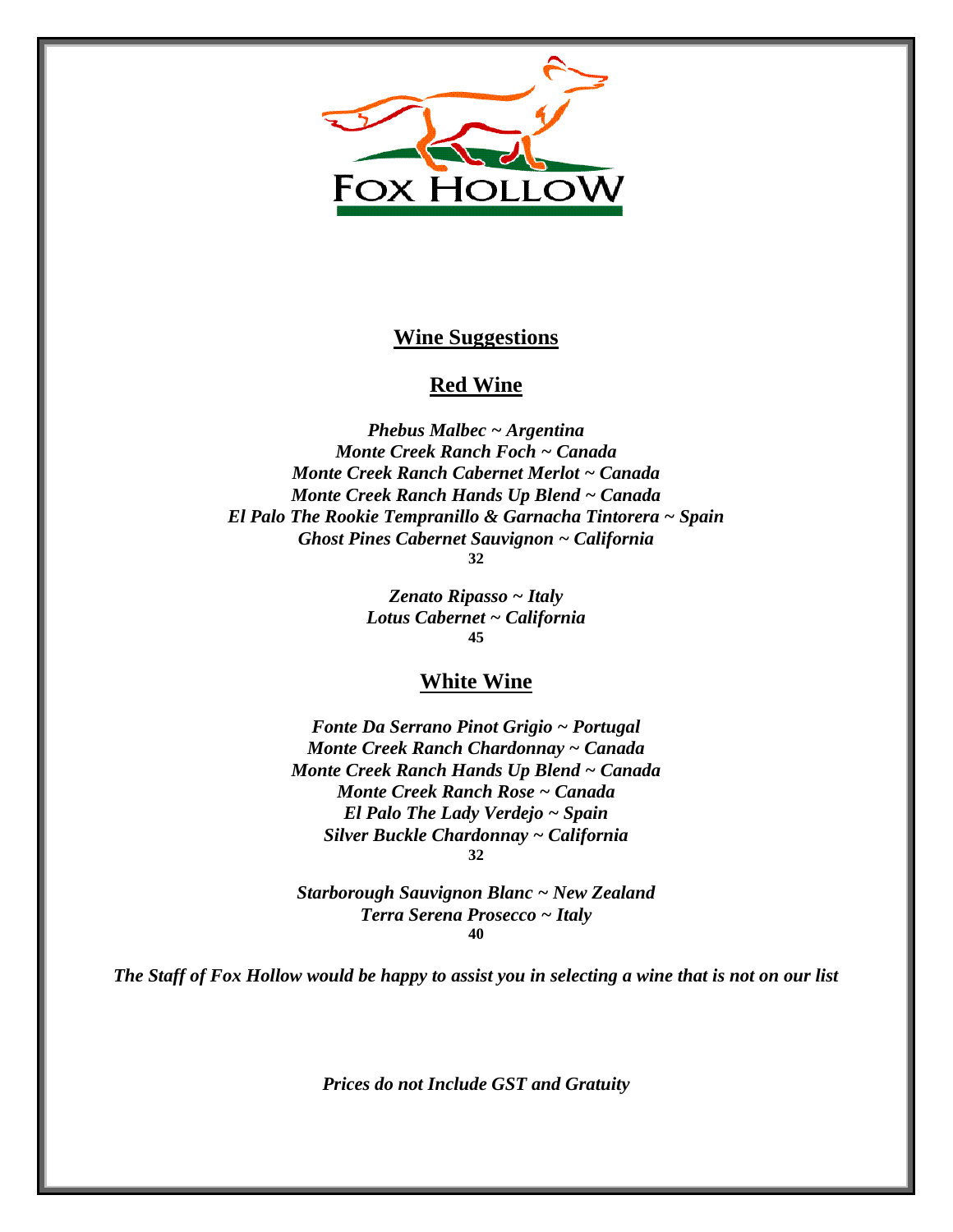

*Prices do not include GST and Gratuity*

# *Seasonal Plated Luncheon*

*Artisan Greens ~or~ Caesar Salad*

*Seasoned Baron of Beef with Red Wine au Jus ~or~ Roast Turkey with Savory Stuffing and Gravy*

> *Roasted Garlic Mashed Potato Seasonal Vegetable*

> > *Apple Crisp ~or~ Sticky Toffee Pudding* 28

# *Holiday Classic Buffet*

*Fresh Rolls and Breads*

*Tomato Cucumber Feta Caesar Salad Spinach Salad*

*Seasoned Baron of Beef Au Jus*

*Slow Roasted Turkey with*

*Savory Herb Stuffing & Sundried Cranberry Gravy*

*Garlic and Herb Mashed Potatoes Buttered Broccoli Honey Glazed Carrots*

*A Selection of Cakes, Tarts & Squares*

39

# *Holiday Deluxe Buffet*

*Fresh Rolls and Breads Imported & Domestic Cheese*

*Village Salad Caesar Salad Spinach, Mandarin, Almond & Goat Cheese*

*Roast Prime Rib of Beef with Red Wine Au Jus*

*Slow Roasted Turkey with Savory Herb Stuffing & Sundried Cranberry Gravy*

*Garlic and Herb Mashed Potatoes Caramelized Butternut Squash Brussel Sprouts with Bacon & Onion*

*A Selection of Cakes, Tarts & Squares*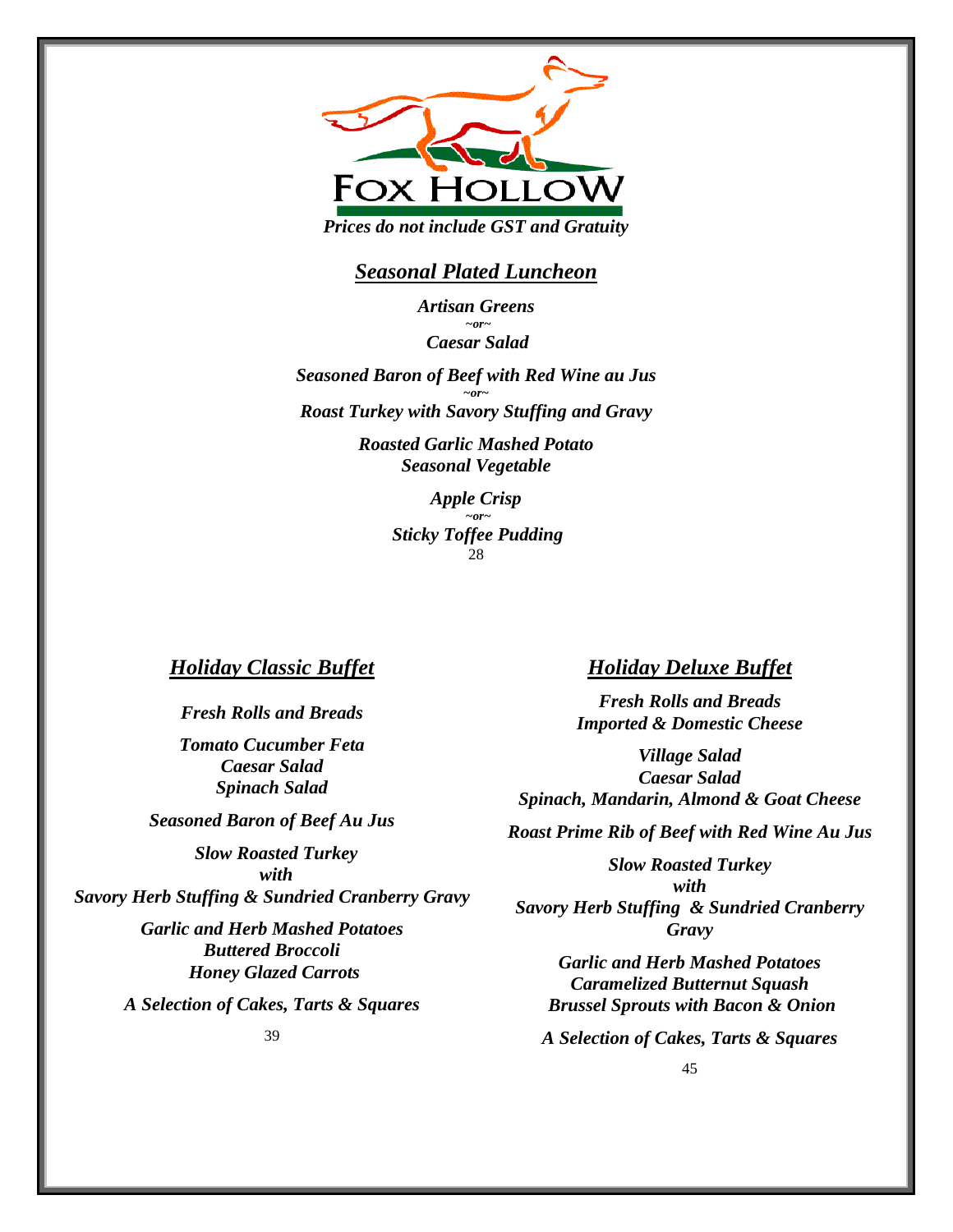

# *Make Your Own Holiday Dinner Buffet*

*Choice of Two Salads*

*Artisan Greens Asian Noodle Tomato Cucumber Feta Traditional Spinach* 经营费贷

*Choice of One Entrée*

*Seasoned Baron of Beef with Red Wine Rosemary au Jus Honey Mustard Glazed Ham Slow Roasted Turkey with Savory Herb Stuffing and Gravy Grilled Basa with Lemon Caper Cream Sauce* \*\*\*\*

*Choice of Side*

*Roasted Baby Potatoes Roasted Garlic & Sour Cream Whipped Potatoes Basmati Rice Pilaf Penne with Creamy Roasted Pepper Rose* 感染感染

*Choice of Vegetable*

*Honey Glazed Carrots Buttered Broccoli Brussel Sprouts with Bacon & Onion Caramelized Butternut Squash* \*\*\*\*

*A Selection of Cakes, Tarts & Squares*

34